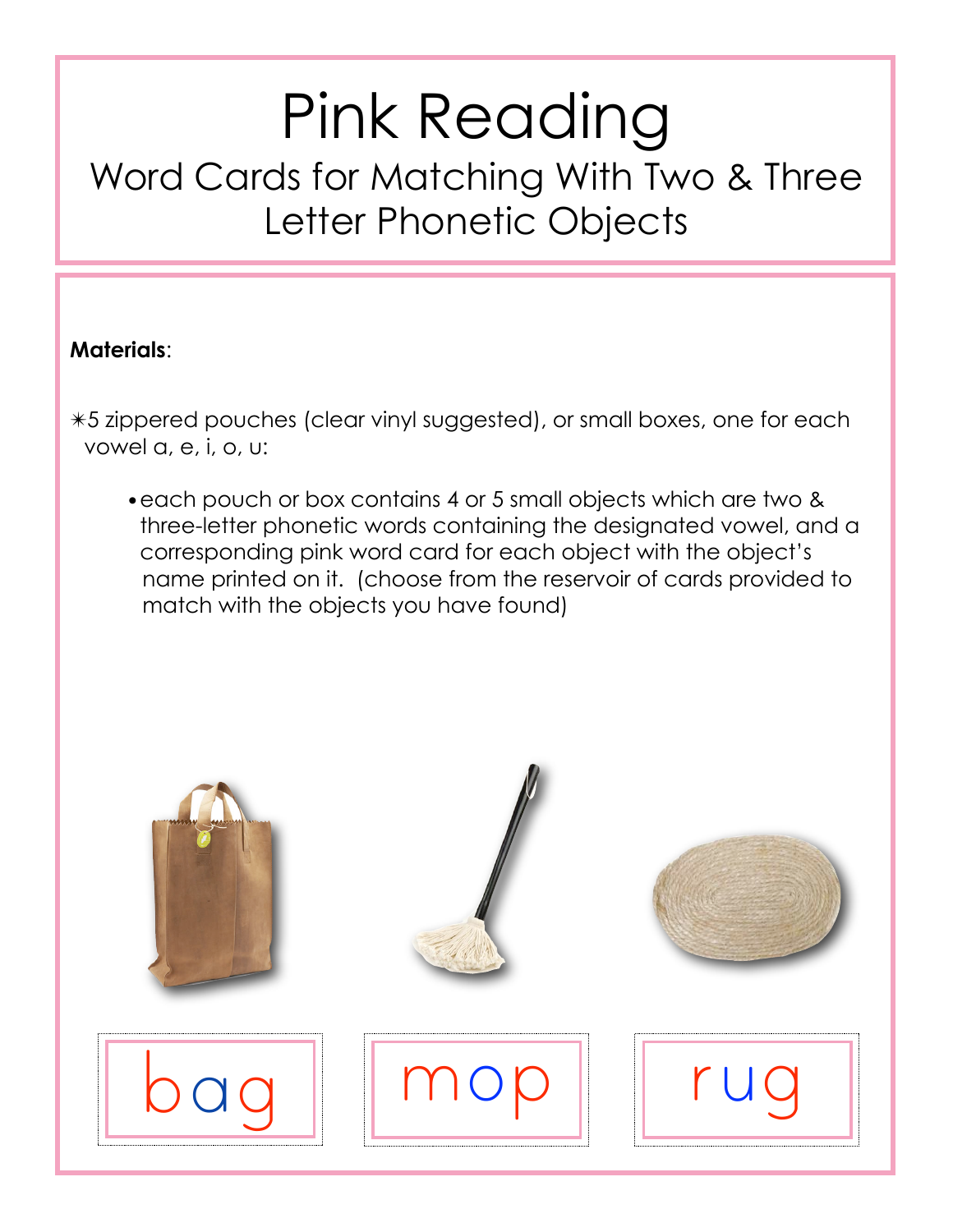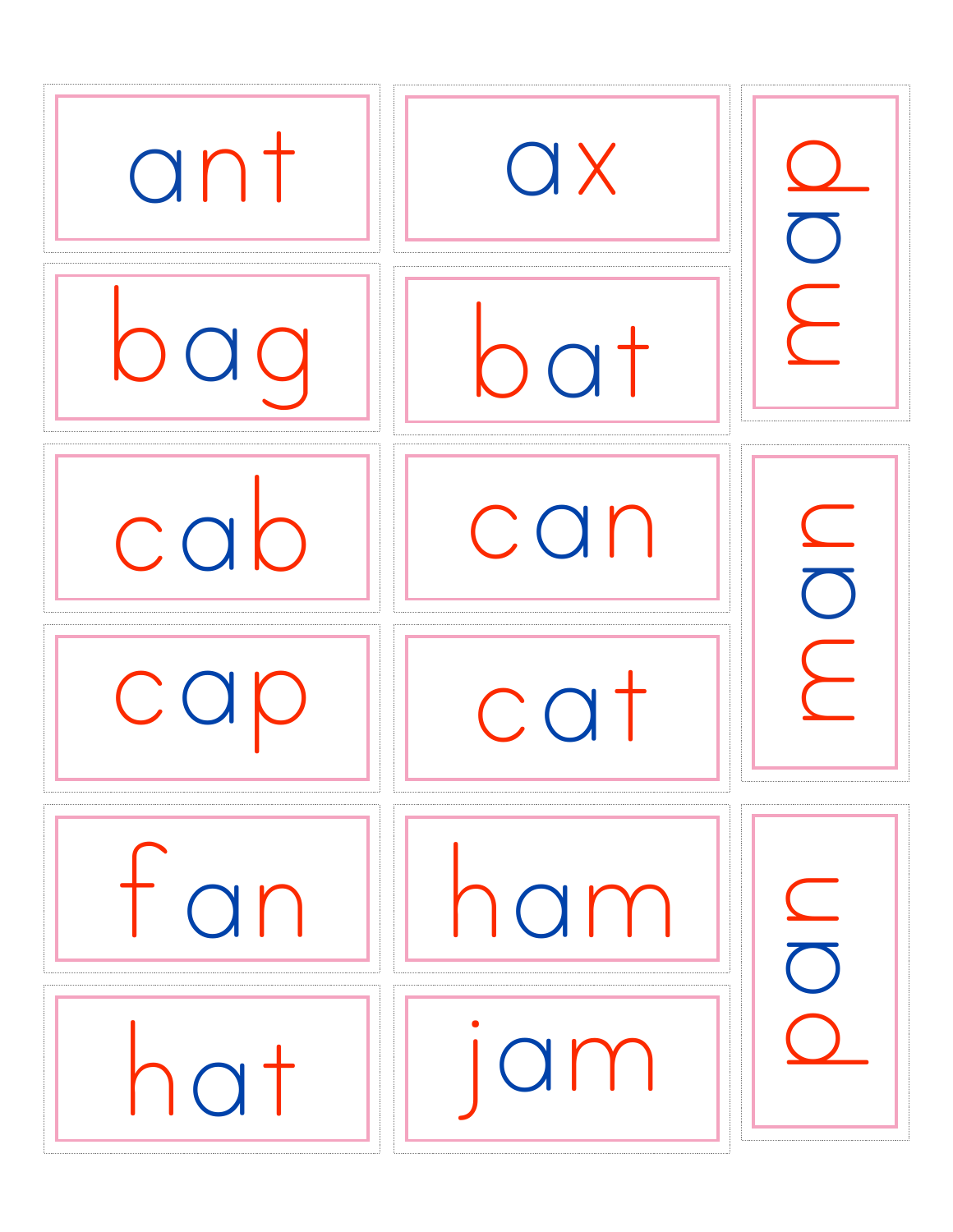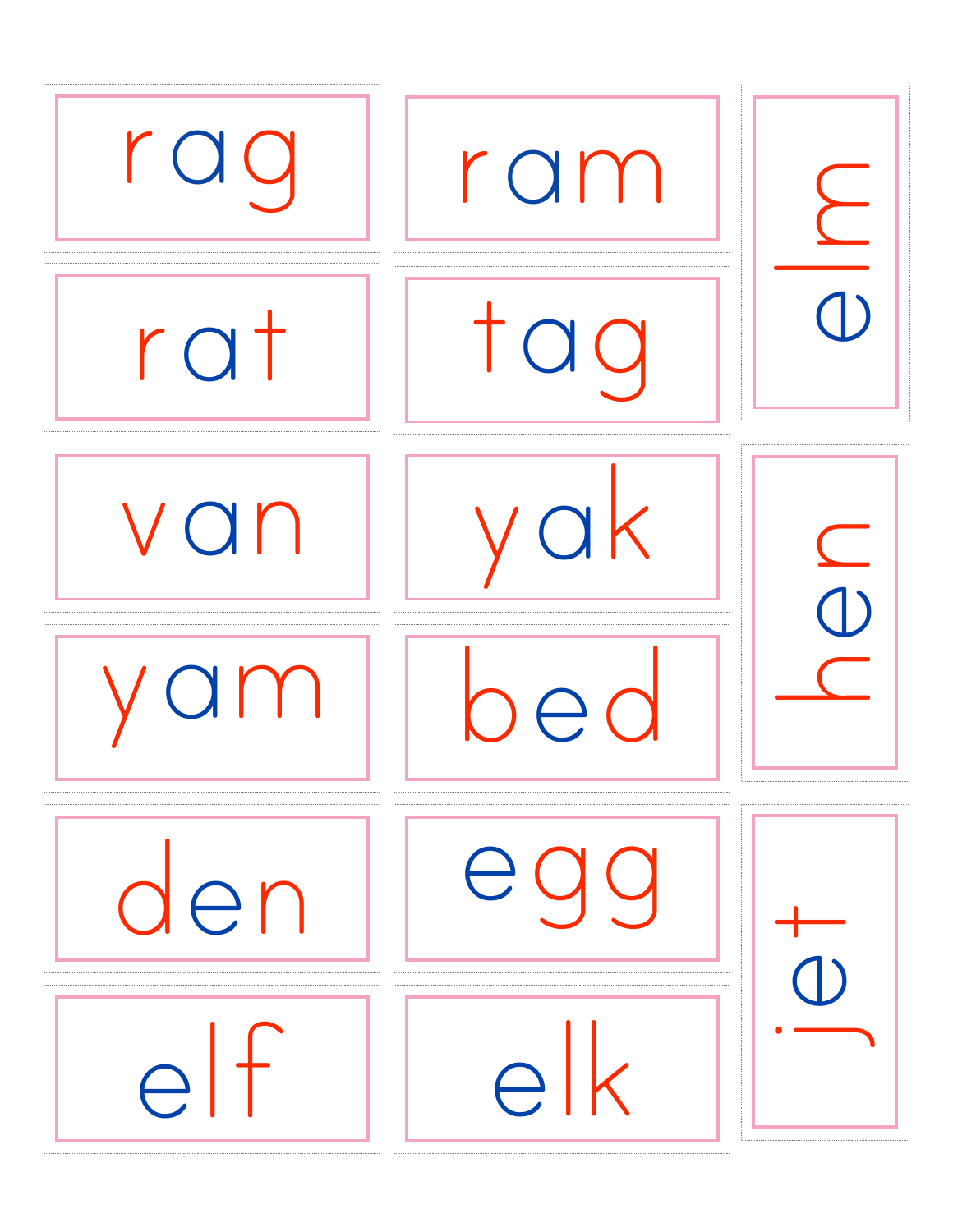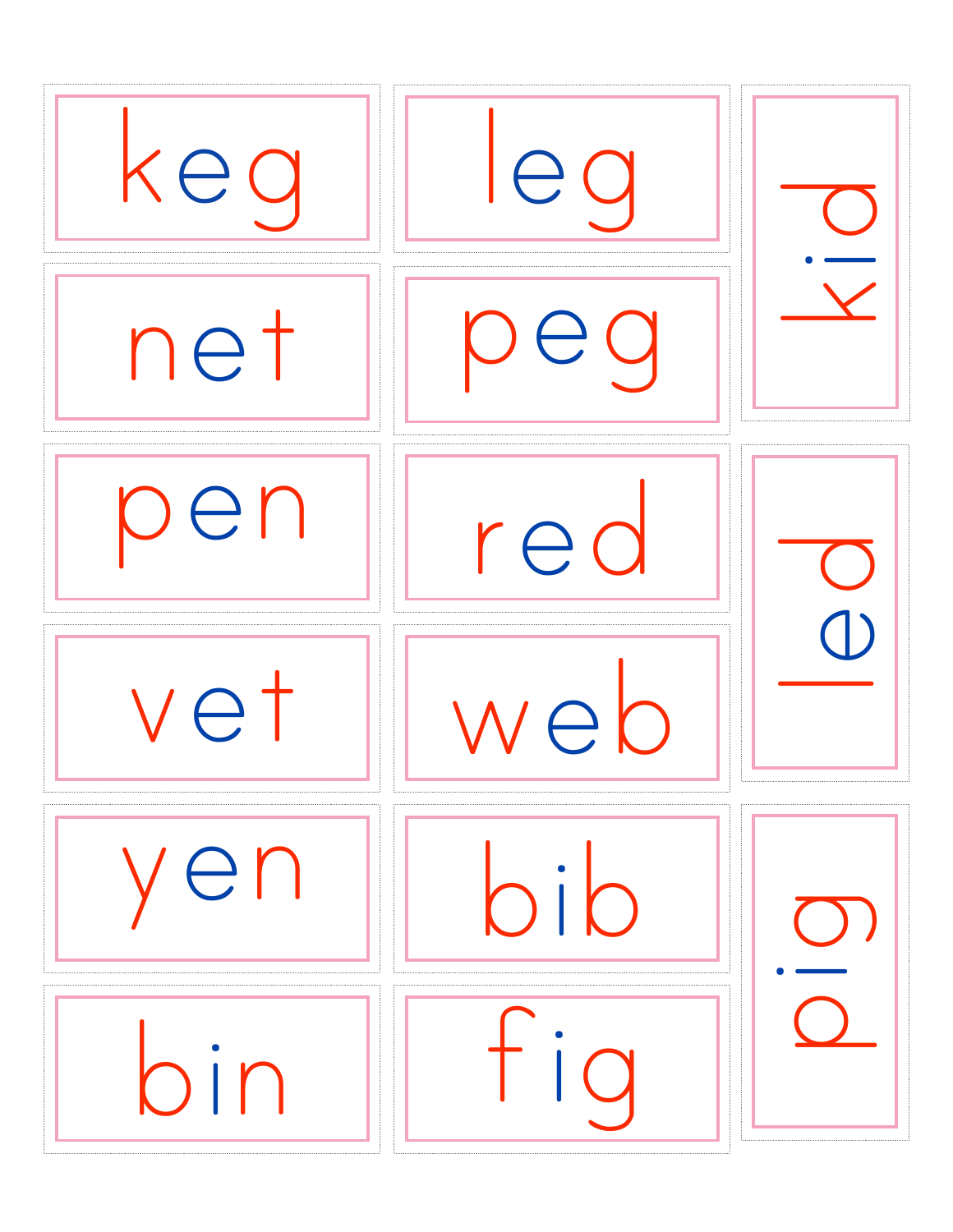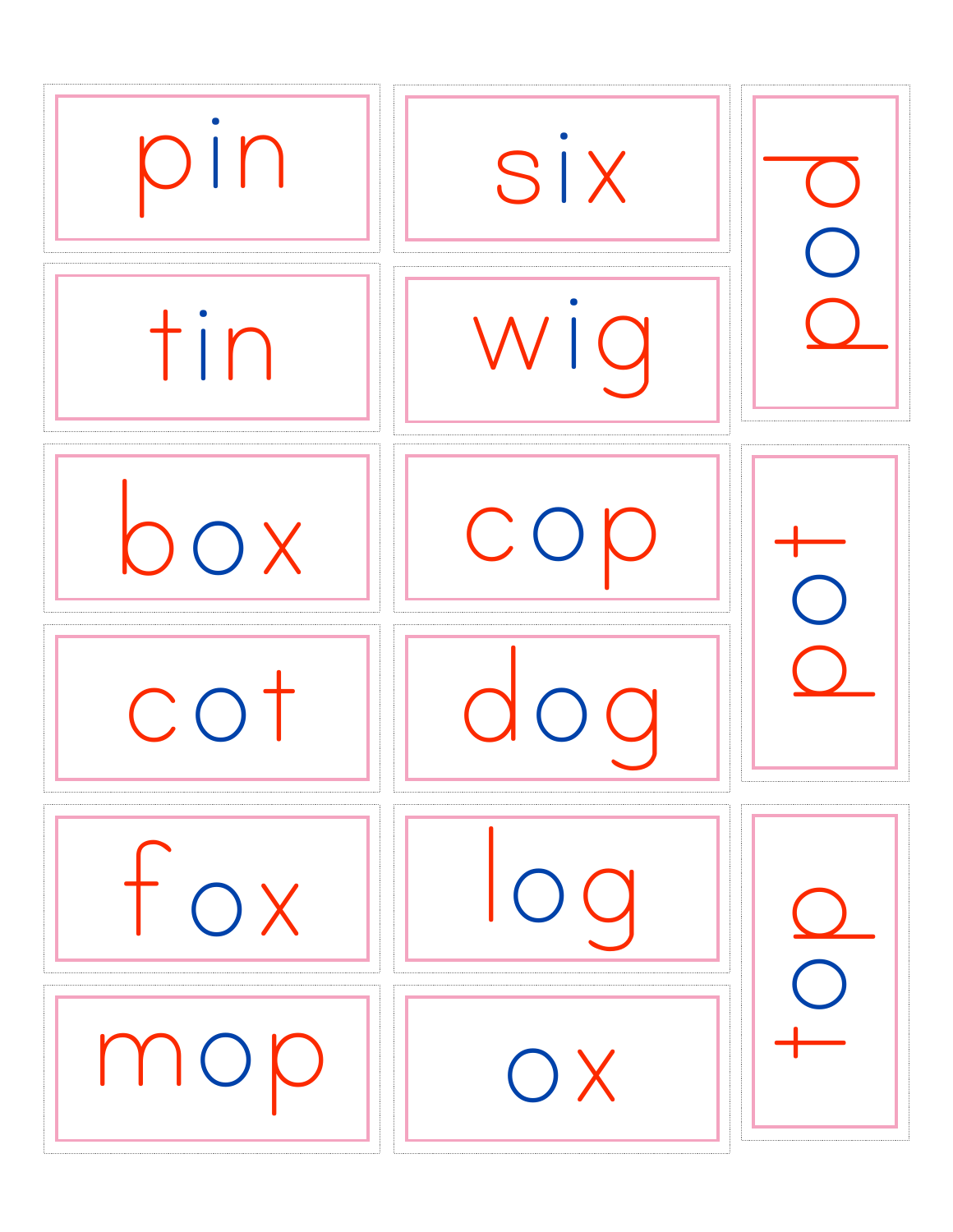| bud | DUO | $\overline{\phantom{a}}$ |
|-----|-----|--------------------------|
| bun | bus |                          |
| cub | CUP |                          |
| qum | hut |                          |
| UO  | mug |                          |
| nun | nut |                          |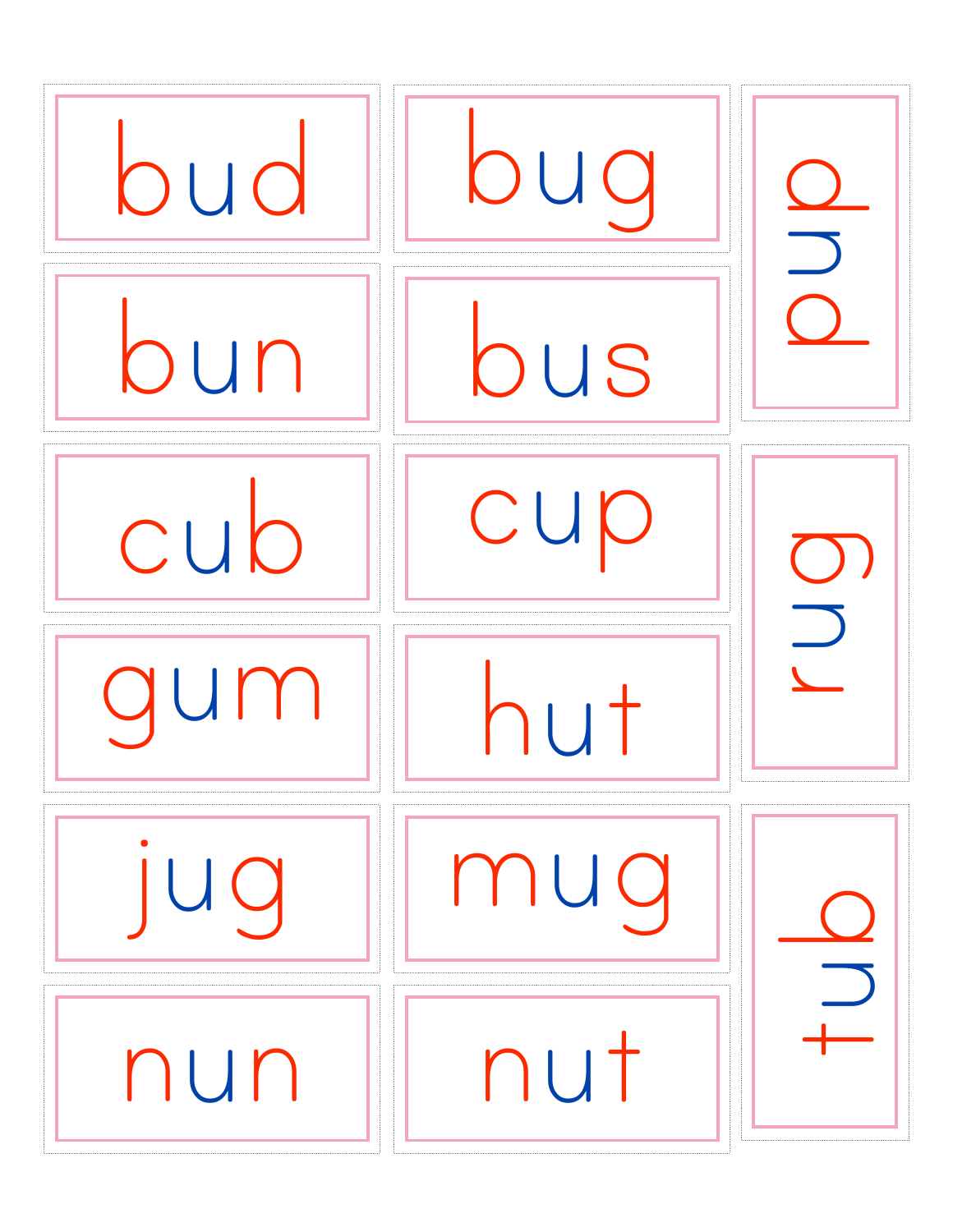